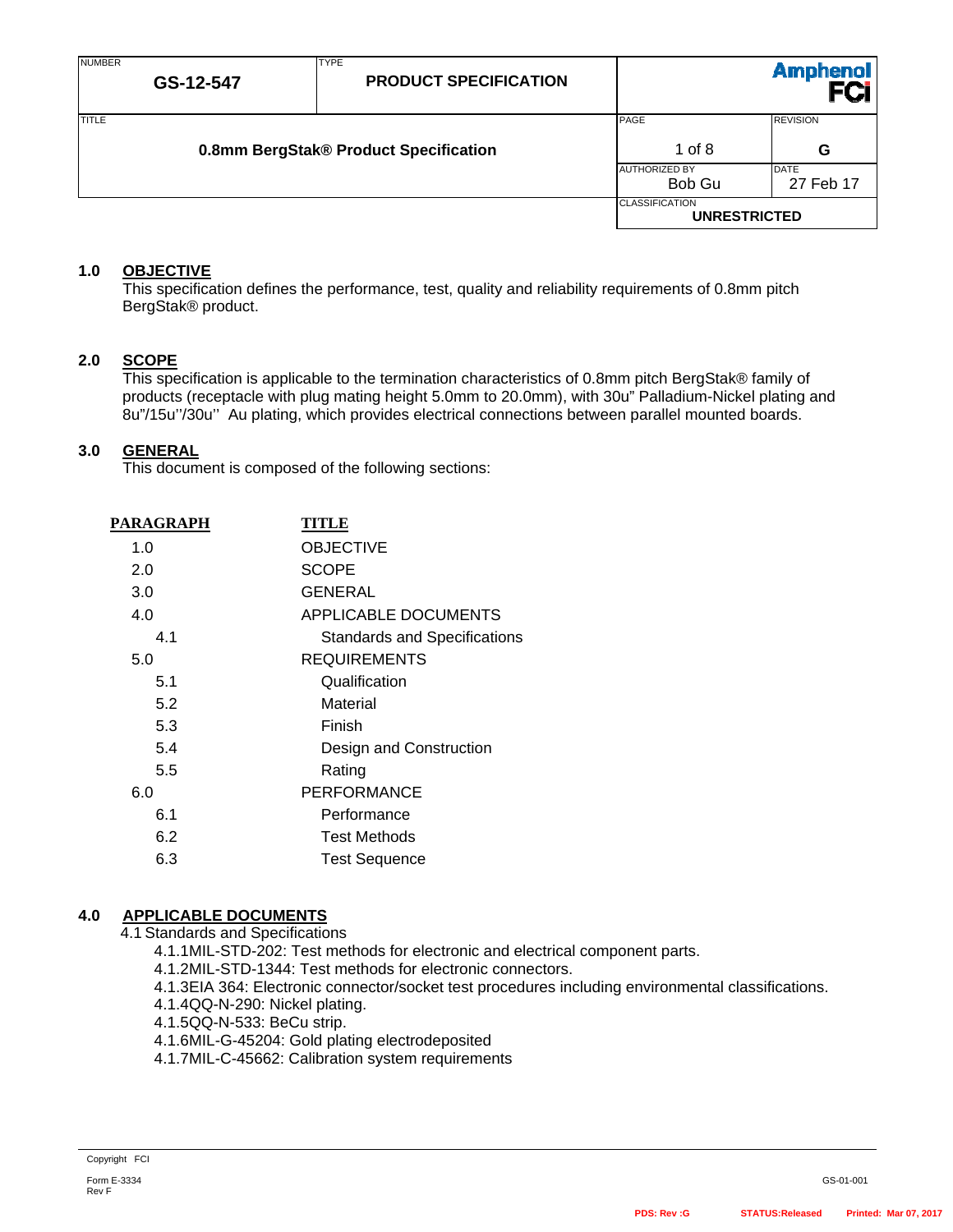| <b>NUMBER</b> | GS-12-547 | <b>TYPE</b><br><b>PRODUCT SPECIFICATION</b> |                                              | <b>Amphenol</b>          |
|---------------|-----------|---------------------------------------------|----------------------------------------------|--------------------------|
| <b>TITLE</b>  |           | 0.8mm BergStak® Product Specification       | PAGE<br>$2$ of 8                             | <b>REVISION</b><br>G     |
|               |           |                                             | <b>AUTHORIZED BY</b><br>Bob Gu               | <b>DATE</b><br>27 Feb 17 |
|               |           |                                             | <b>CLASSIFICATION</b><br><b>UNRESTRICTED</b> |                          |

## **5.0 REQUIREMENTS**

5.1 Qualification

Connectors furnished under this specification shall be capable of meeting the qualification test requirements specified herein.

#### 5.2 Material

- 5.2.1 Housing: All housing materials shall be high temperature plastic, rated flame retardant 94V-0 in accordance with UL-94.
- 5.2.2 Receptacle Terminal: Nickel Copper
- 5.2.3 Plug Terminal: Brass.

5.2.4 Metal Cap: Stainless steel.

5.2.5 Hold Down: Brass.

#### 5.3 Finish

The finish for applicable components shall be specified in product drawings with plating area, plating material and plating thickness.

#### 5.4 The thickness of the PCB solder paste

Below data is FCI recommended dimension, For some customer's process are different (such as, PCB thickness, solder temperature, solder paste type, etc.), customer can according to the actual application environment adjust the solder paste thickness.

- 5.4.1 The position less than 120pin,recommend using solder paste thickness 0.15mm Min.
- 5.4.2 The position greater than or equal to 120pin,recommend using solder paste thickness 0.18mm Min.

#### 5.5 Design and Construction

The connector shall be a multi-piece assembly having two rows of contacts with surface mount soldertail terminations for installation on printed wiring board.

#### 5.6 Rating

| <b>Voltage Rating</b>     | 100V AC                            |
|---------------------------|------------------------------------|
| <b>Current Rating</b>     | 0.8A Max.                          |
| <b>Temperature Rating</b> | $-40^{\circ}$ C ~ 125 $^{\circ}$ C |

### **6.0 PERFORMANCE**

Unless otherwise specified, the performance of connectors given in the attached list shall satisfy the values specified in Table 6.1. The performance test shall follow the test method and the test sequence given in Table 6.2 & 6.3 under the environmental conditions listed below. All connectors to be tested shall be free of defects such as burr, flaw, void, blister etc. which will affect the life and application of connectors.

- Temperature ---------- 15°C ~ 35°C
- Humidity ---------------- 25% ~ 85%
- Pressure --------------- 86 ~ 106KPa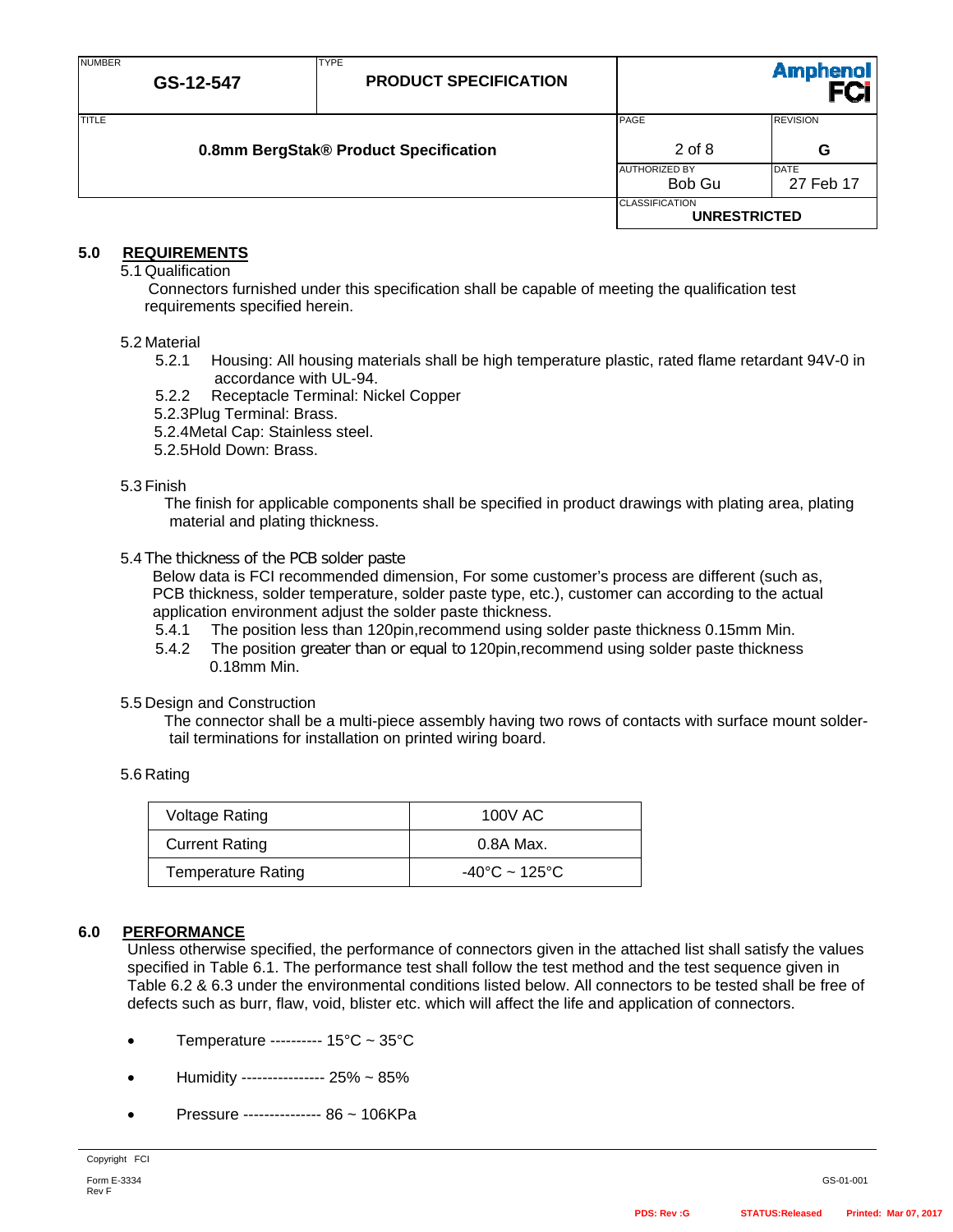NUMBER

|  | 0.8mm BergStak® Product Specification |
|--|---------------------------------------|
|  |                                       |

TYPE

**0.8mm BergStak® Product Specification 3** of 8 **G** AUTHORIZED BY DATE 27 Feb 17 **CLASSIFICATION UNRESTRICTED** 

## 6.1 Performance

| TABLE 6.1 |  |
|-----------|--|
|-----------|--|

|        | <b>Test Item</b>                           | <b>Requirements</b>                                                                                                                                                                      |  |
|--------|--------------------------------------------|------------------------------------------------------------------------------------------------------------------------------------------------------------------------------------------|--|
| 6.1.1  | <b>Visual Examination</b>                  | Product shall meet the requirements of product<br>drawings. Visual Examination performed under 10X<br>magnification. Parts should be free from blistering,<br>discoloration, cracks, etc |  |
|        | <b>Electric Requirements</b>               |                                                                                                                                                                                          |  |
| 6.1.2  | Low Level Contact Resistance(LLCR)         | Initial --------------- 30 m $\Omega$ Maximum<br>After test ---------- 50 m $\Omega$ Maximum                                                                                             |  |
| 6.1.3  | Dielectric Withstanding Voltage            | No evidence of arc-cover, insulation breakdown or<br>leakage current in excess of 1 mA.                                                                                                  |  |
| 6.1.4  | <b>Insulation Resistance</b>               | 1000 MΩ Minimum                                                                                                                                                                          |  |
| 6.1.5  | <b>Current Rating</b>                      | Temperature rise above ambient shall not exceed<br>30°C with all contacts powered at 0.8A                                                                                                |  |
|        | <b>Mechanical Requirements</b>             |                                                                                                                                                                                          |  |
| 6.1.6  | Vibration                                  | No discontinuity greater than 1 microsecond                                                                                                                                              |  |
| 6.1.7  | Shock                                      | No discontinuity greater than 1 microsecond                                                                                                                                              |  |
| 6.1.8  | <b>Mating Force</b>                        | 0.9N (90 gramf) Maximum per contact.                                                                                                                                                     |  |
| 6.1.9  | <b>Un-mating Force</b>                     | 0.1N (10 gramf) Minimum per contact.                                                                                                                                                     |  |
| 6.1.10 | Durability                                 | Initial --------------- 30 m $\Omega$ Maximum<br>After test ---------- 50 m $\Omega$ Maximum                                                                                             |  |
| 6.1.11 | Solderability                              | Solder coverage ---------- 95% Minimum                                                                                                                                                   |  |
| 6.1.12 | <b>Resistance to Solder Heat</b>           | No evidence of physical or mechanical damage.                                                                                                                                            |  |
| 6.1.13 | <b>Contact Retention Force</b>             | 1N Minimum per contact.                                                                                                                                                                  |  |
| 6.1.14 | Reseating                                  | Manually unplug/replug the mated connector<br>assembly.                                                                                                                                  |  |
|        | <b>Environmental Requirements</b>          |                                                                                                                                                                                          |  |
| 6.1.15 | <b>Thermal Shock</b>                       | Initial --------------- 30 m $\Omega$ Maximum<br>After test ---------- 50 m $\Omega$ Maximum                                                                                             |  |
| 6.1.16 | Temperature Life                           | Initial --------------- 30 m $\Omega$ Maximum<br>After test ---------- 50 m $\Omega$ Maximum                                                                                             |  |
| 6.1.17 | <b>Cyclical Humidity &amp; Temperature</b> | Initial --------------- 30 m $\Omega$ Maximum<br>After test ---------- 50 m $\Omega$ Maximum                                                                                             |  |
| 6.1.18 | Mixed Flow Gas                             | Initial --------------- 30 m $\Omega$ Maximum<br>After test ---------- 50 mΩ Maximum                                                                                                     |  |
| 6.1.19 | <b>Thermal Disturbance</b>                 | Initial --------------- 30 m $\Omega$ Maximum<br>After test ---------- 50 m $\Omega$ Maximum                                                                                             |  |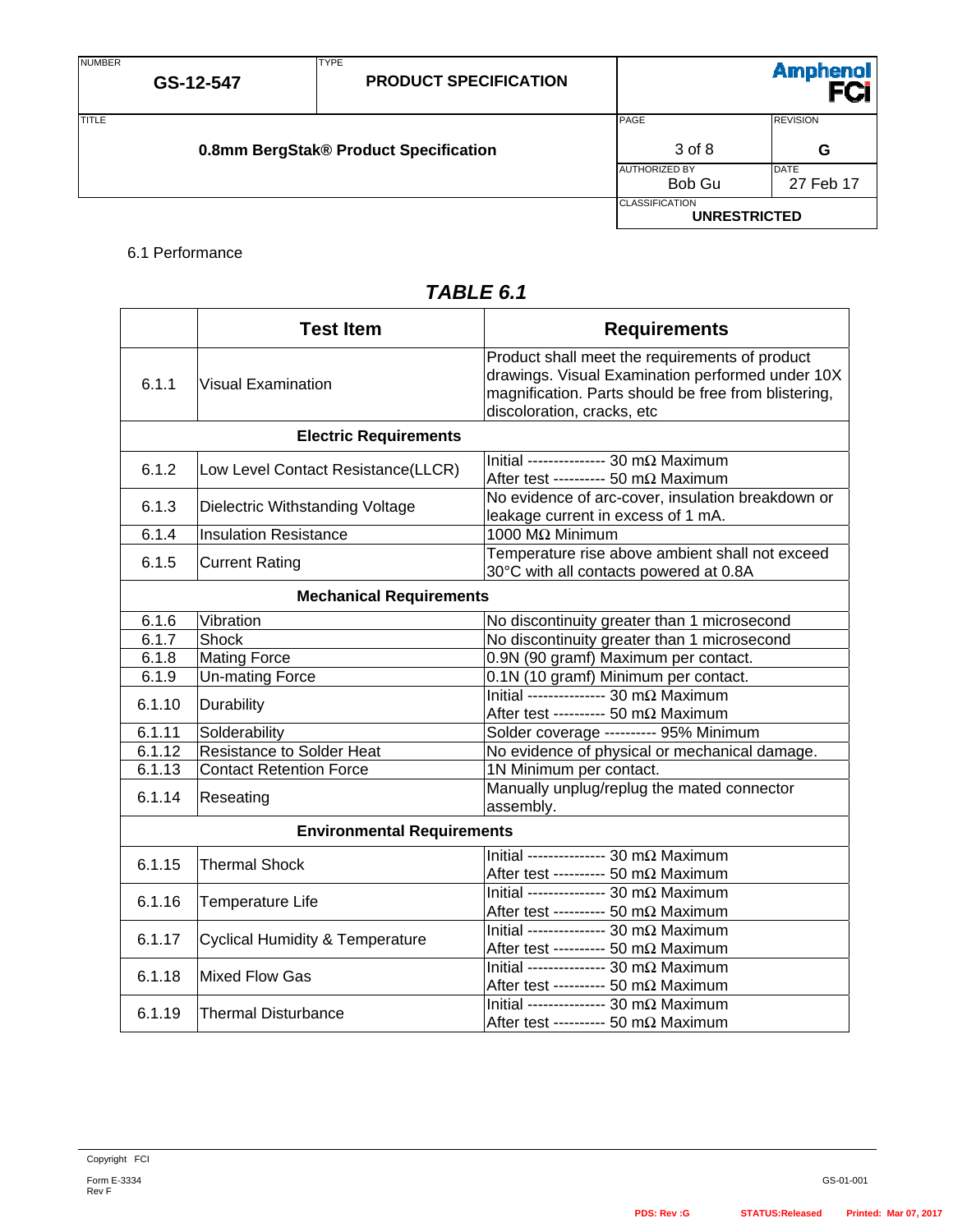| <b>NUMBER</b> | GS-12-547                             | <b>TYPE</b><br><b>PRODUCT SPECIFICATION</b> |                                              | <b>Amphenol</b>          |
|---------------|---------------------------------------|---------------------------------------------|----------------------------------------------|--------------------------|
| <b>TITLE</b>  | 0.8mm BergStak® Product Specification |                                             | PAGE<br>4 of 8                               | <b>REVISION</b><br>G     |
|               |                                       |                                             | <b>AUTHORIZED BY</b><br>Bob Gu               | <b>DATE</b><br>27 Feb 17 |
|               |                                       |                                             | <b>CLASSIFICATION</b><br><b>UNRESTRICTED</b> |                          |

## 6.2 Test Methods

|       | <b>Test Item</b>                      | <b>Test Methods</b>                                                                                                                                                                                                                                                                                                                         |
|-------|---------------------------------------|---------------------------------------------------------------------------------------------------------------------------------------------------------------------------------------------------------------------------------------------------------------------------------------------------------------------------------------------|
| 6.2.1 | <b>Visual Examination</b>             | Visually and functionally inspected. Under 10X magnification.                                                                                                                                                                                                                                                                               |
| 6.2.2 | Low Level Contact<br>Resistance(LLCR) | Plug connector<br><b>TEST BOARD</b><br>Receptacle connector<br>Figure 1<br>EIA-364-23<br>Test method of connection as Figure 1.<br>Test current ---------------- 100 mA Maximum<br>Open circuit ---------------- 20 mV Maximum<br>Number of readings ------ 100 separable contact interface<br>minimum or 3 connectors whichever is greater |
| 6.2.3 | Dielectric Withstanding<br>Voltage    | EIA-364-20 Method B, Test Condition I<br>Test voltage ---------------- 500 Vrms AC<br>Duration -------------------- 1 minute<br>Measure between adjacent terminals of mated connectors.<br>Number of readings ------ 30 (10 readings per connector set)                                                                                     |
| 6.2.4 | <b>Insulation Resistance</b>          | EIA-364-21<br>Test voltage ---------------- 500 V DC<br>Duration -------------------- 1 minute<br>Measure between adjacent terminals of mated connectors.<br>Number of readings ------ 30 (10 readings per connector set)                                                                                                                   |
| 6.2.5 | <b>Current Rating</b>                 | EIA-364-70<br>Ambient still air ------------- 25°C<br>All contact powered ------- 0.8A                                                                                                                                                                                                                                                      |
| 6.2.6 | Vibration                             | EIA-364-28 Test Condition V, Letter D<br>Frequency ------------------ 50 to 2000 Hz<br>Power spectral Density -------- 0.1 g <sup>2</sup> /Hz<br>Overall rms g --------------- 11.95<br>Duration -------------------- 1 1/2 hours in each of three mutually<br>perpendicular axes (4 1/2 hours total).                                      |

# *TABLE 6.2*

GS-01-001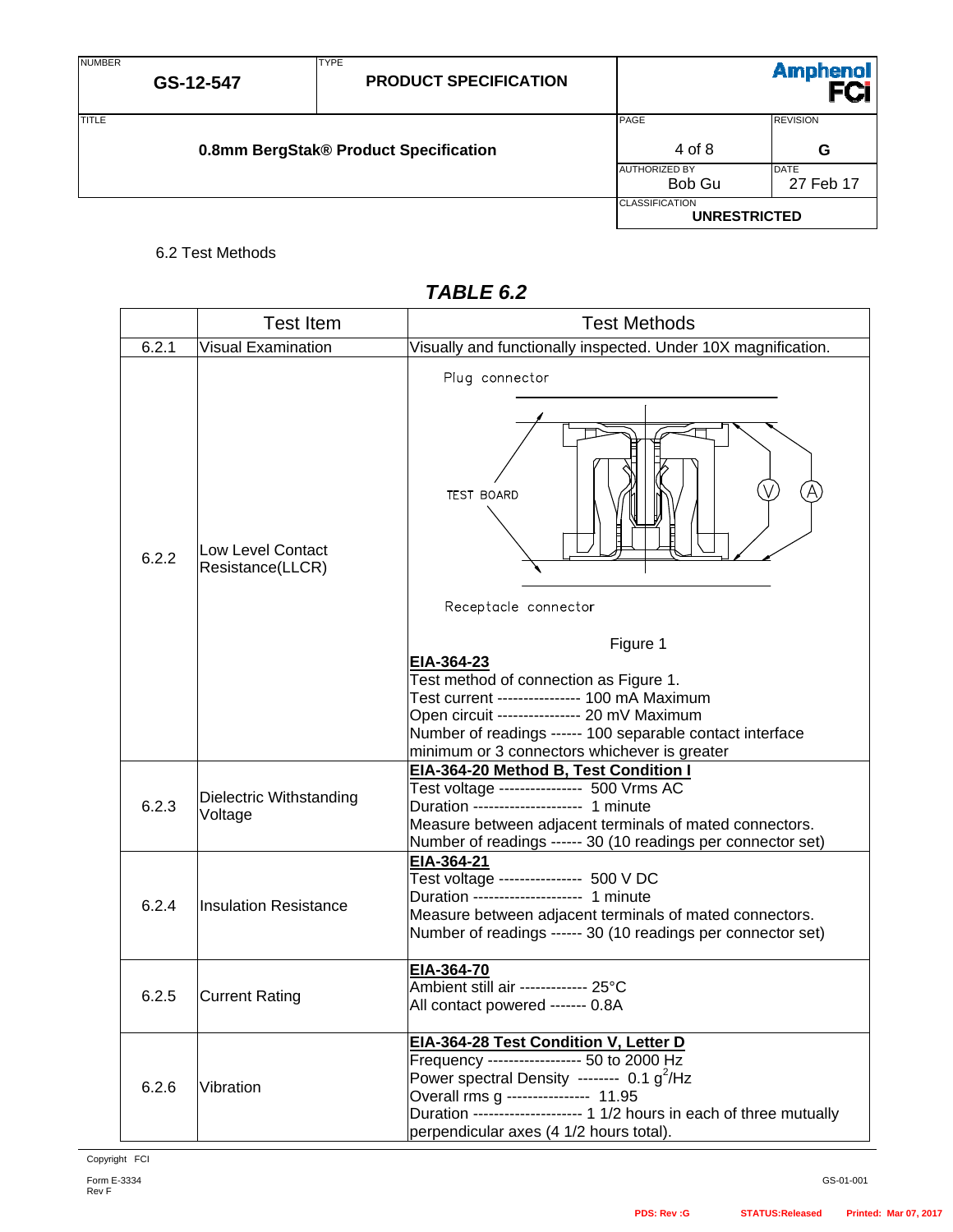| <b>NUMBER</b>                                  | GS-12-547 | <b>TYPE</b><br><b>PRODUCT SPECIFICATION</b> |                                | Amphenol<br>FCi          |
|------------------------------------------------|-----------|---------------------------------------------|--------------------------------|--------------------------|
| TITLE<br>0.8mm BergStak® Product Specification |           |                                             | PAGE<br>$5$ of $8$             | <b>REVISION</b><br>G     |
|                                                |           |                                             | <b>AUTHORIZED BY</b><br>Bob Gu | <b>DATE</b><br>27 Feb 17 |
|                                                |           |                                             | <b>CLASSIFICATION</b>          | <b>UNRESTRICTED</b>      |

| 6.2.7  | Shock                          | EIA-364-27, Test Condition A<br>Accelerated velocity ----- 490 m/s <sup>2</sup> (50G).<br>Waveform ------------------ half-sine shock pulse.<br>Duration -------------------- 11 mSec.<br>Velocity change ---------- 11.3 feet per second<br>Number of cycles --------- 18                                                                                                                                                                                                      |
|--------|--------------------------------|---------------------------------------------------------------------------------------------------------------------------------------------------------------------------------------------------------------------------------------------------------------------------------------------------------------------------------------------------------------------------------------------------------------------------------------------------------------------------------|
| 6.2.8  | <b>Mating Force</b>            | EIA-364-13<br>Operating speed --------- 25 mm/minute<br>No lubrication and utilize free-floating fixture.<br>Number of connectors -------- 5 mated pair                                                                                                                                                                                                                                                                                                                         |
| 6.2.9  | <b>Un-mating Force</b>         | EIA-364-13<br>Operating speed --------- 25 mm/minute<br>No lubrication and utilize free-floating fixture.<br>Number of connectors -------- 5 mated pair                                                                                                                                                                                                                                                                                                                         |
| 6.2.10 | Durability                     | EIA-364-09<br>Operating speed --------- 25 mm/minute<br>Number of cycles ------------- 100<br>Pre-Conditioning cycles ------ 25                                                                                                                                                                                                                                                                                                                                                 |
| 6.2.11 | Solderability                  | For leaded:<br>Solder temperature ------- $230 \pm 5^{\circ}$ C.<br>Immersion duration ------- $3\pm$ 0.5 seconds<br>Flux immersion ------------ 5 to 10 seconds<br>Flux and solder material are defined in MIL-STD-202, method 208<br>For Non- leaded:<br>Solder temperature ------- $260 \pm 5^{\circ}$ C.<br>Immersion duration ------- $3\pm$ 0.5 seconds<br>Flux immersion ------------ 5 to 10 seconds<br>Flux and solder material are defined in MIL-STD-202, method 208 |
| 6.2.12 | Resistance to Solder Heat      | For leaded:<br>Peak temperature --------- $240 \pm 5^{\circ}$ C.<br>Duration -------------------- 10 seconds<br>For Non-leaded:<br>Peak temperature --------- $260 \pm 5^{\circ}$ C.<br>Duration --------------------- 30 seconds                                                                                                                                                                                                                                               |
| 6.2.13 | <b>Contact Retention Force</b> | Operating speed ---------- 25 mm/minute<br>Number of readings ------ 30 (10 readings per connector set)                                                                                                                                                                                                                                                                                                                                                                         |
| 6.2.14 | Reseating                      | Perform 3 cycles mate/unmate                                                                                                                                                                                                                                                                                                                                                                                                                                                    |
| 6.2.15 | <b>Thermal Shock</b>           | EIA-364-32 Method A<br>Temperature range ------- -40 +0/-5°C to 125 +5/-0°C<br>Time at temperature extremes ----- 30 minutes<br>Test Duration (A-4) --------- 10 cycles<br>Transfer Time ---------------- 5 minutes maximum                                                                                                                                                                                                                                                     |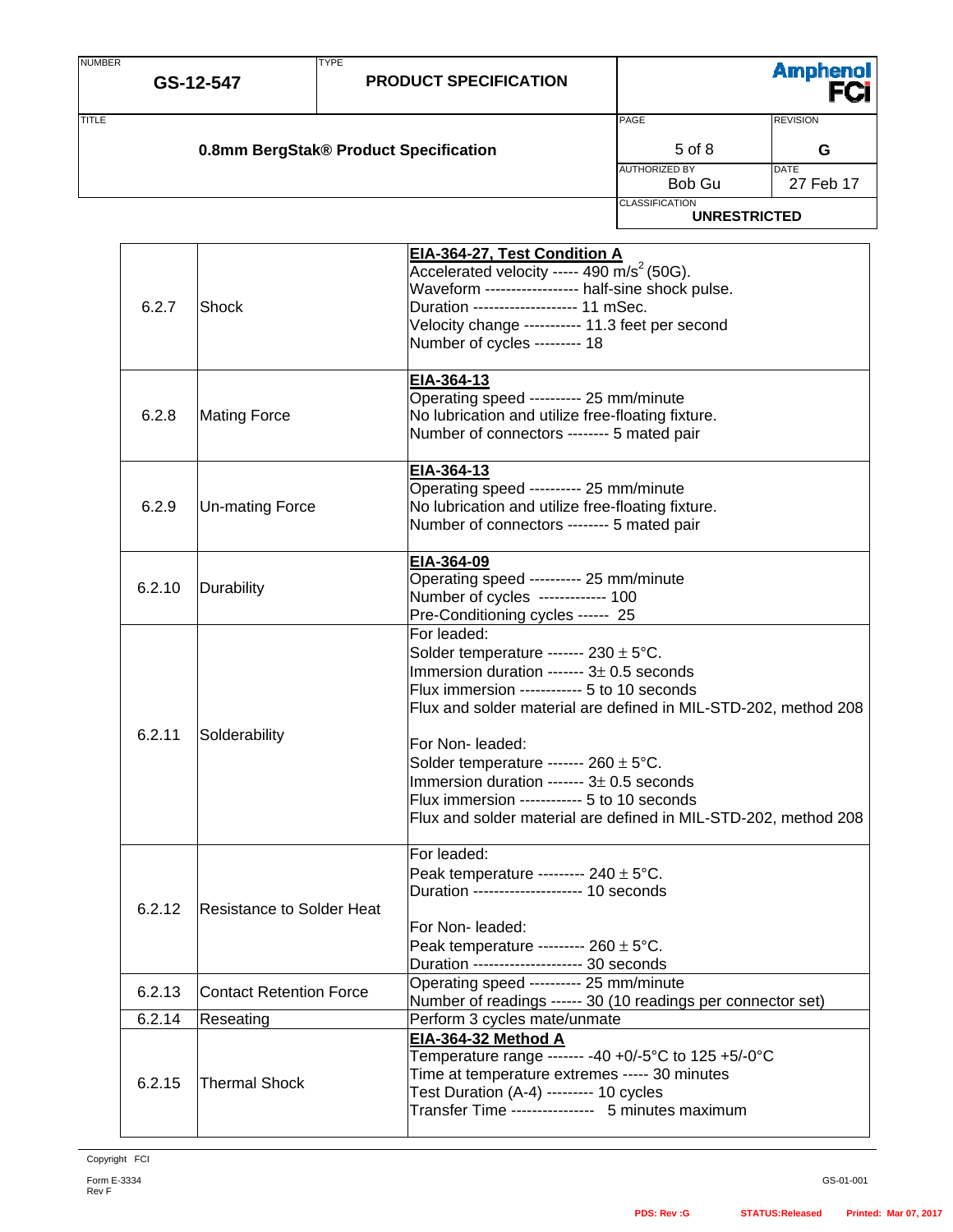| <b>NUMBER</b> | <b>TYPE</b>                                   | <b>Amphenol</b>                                                                                                                                                                                                                                                                                                                                                                                                                    |
|---------------|-----------------------------------------------|------------------------------------------------------------------------------------------------------------------------------------------------------------------------------------------------------------------------------------------------------------------------------------------------------------------------------------------------------------------------------------------------------------------------------------|
|               | GS-12-547                                     | <b>PRODUCT SPECIFICATION</b>                                                                                                                                                                                                                                                                                                                                                                                                       |
| <b>TITLE</b>  |                                               | PAGE<br><b>REVISION</b><br>6 of 8<br>0.8mm BergStak® Product Specification<br>G<br><b>AUTHORIZED BY</b><br><b>DATE</b><br>27 Feb 17<br>Bob Gu                                                                                                                                                                                                                                                                                      |
|               |                                               | <b>CLASSIFICATION</b><br><b>UNRESTRICTED</b>                                                                                                                                                                                                                                                                                                                                                                                       |
| 6.2.16        | Temperature Life                              | EIA-364-17 Method A, Test Condition 4<br>Temperature --------------- 105 ±5°C.<br>Duration Condition D ---- 1000 hours.<br>Plug & receptacle to remain mated without electrical load.<br>LLCR measured @ Initial, 250 and 1000 hours<br>Pre-Conditioning Temperature ----- 105 ±5°C<br>Pre-Conditioning Duration ---------- 120 hours                                                                                              |
| 6.2.17        | <b>Cyclical Humidity &amp;</b><br>Temperature | 80~98%RH<br>90~98%RH<br>90~98%RH<br>90~98%RH<br>65°c<br>Temperature (°c)<br>25c<br>– 10°c -<br>н<br>н<br>н<br>н<br>H<br>5<br>H<br>н<br>н<br>н<br>25<br>I cycle (24 hours)<br>EIA-364-31, Method III (omit step 7b)<br>Temperature and humidity are listed figure 2.<br>Duration -------------------- 10 cycles.                                                                                                                    |
| 6.2.18        | <b>Mixed Flow Gas</b>                         | <b>EIA-364-65, Class IIA</b><br>Temperature: 30°C<br>Relative Humidity: 70%<br>Concentration:<br>$H_2S$<br>10 ppb<br>NO <sub>2</sub><br>200 ppb<br>CL <sub>2</sub><br>10 ppb<br>SO <sub>2</sub><br>100 ppb<br>Test duration: 1) 7 days unmated (Both halves are exposed to gas)<br>and 7days mated<br>2) 14days mated                                                                                                              |
| 6.2.19        | <b>Thermal Disturbance</b>                    | **Test Group 9b is only applicable to parts with 30u" GXT and<br>30u" Au plating.<br>EIA-364-1000 Table 4, Test Group 4<br>Cycle the mated connectors between $15 \pm 3^{\circ}$ C and $85 \pm 3^{\circ}$ C as<br>measured on the part. Ramps should be a minimum of 2°C per<br>minute, and dwell times should insure that the contacts reach the<br>temperature extremes (a minimum of 5 minutes). Humidity is not<br>controlled. |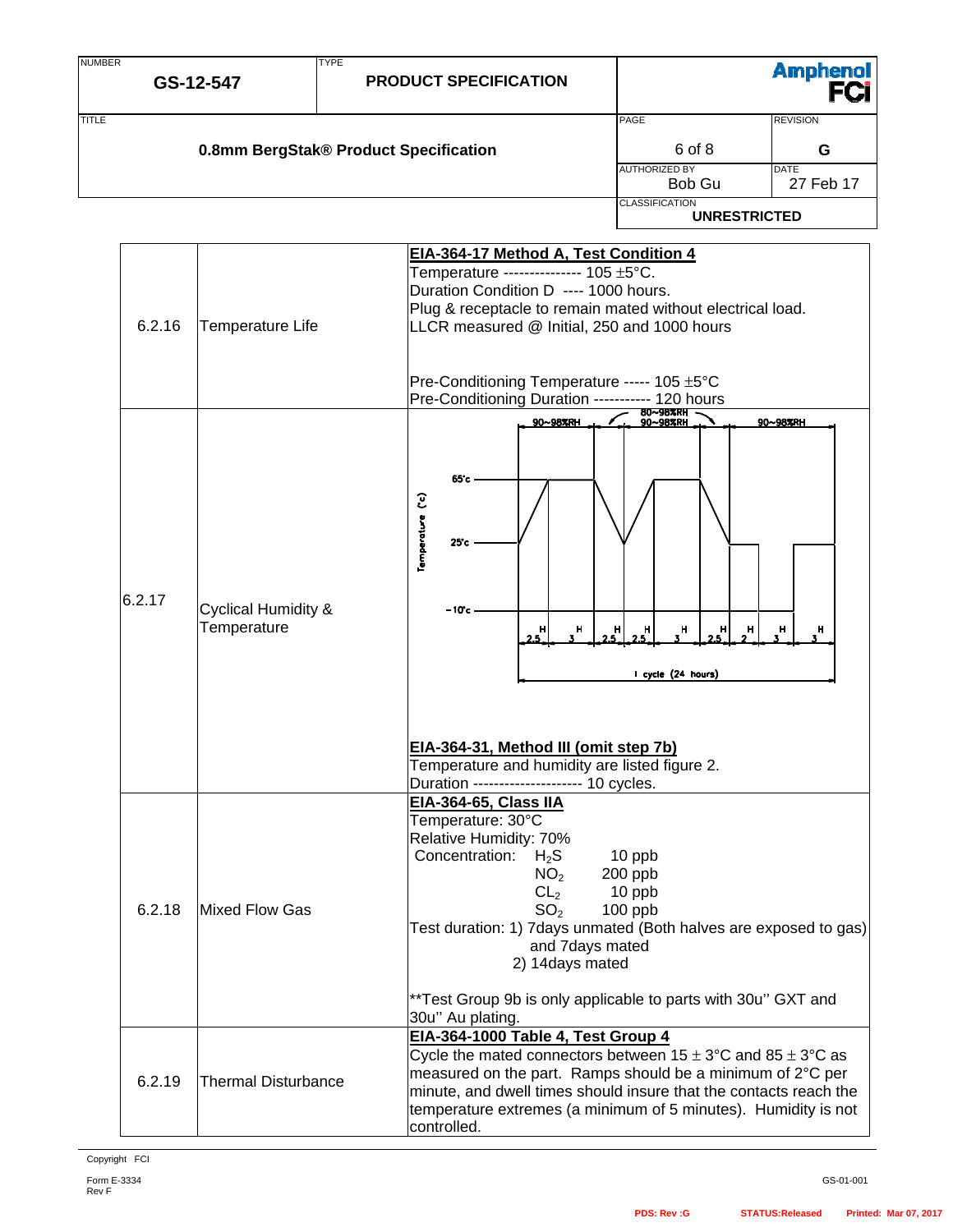| <b>NUMBER</b> | GS-12-547                             | <b>TYPE</b><br><b>PRODUCT SPECIFICATION</b> |                                | <b>Amphenol</b>          |  |
|---------------|---------------------------------------|---------------------------------------------|--------------------------------|--------------------------|--|
| <b>ITITLE</b> |                                       |                                             | PAGE                           | <b>REVISION</b>          |  |
|               | 0.8mm BergStak® Product Specification | 7 of 8                                      | G                              |                          |  |
|               |                                       |                                             | <b>AUTHORIZED BY</b><br>Bob Gu | <b>DATE</b><br>27 Feb 17 |  |
|               |                                       |                                             | <b>CLASSIFICATION</b>          | <b>UNRESTRICTED</b>      |  |
|               | Perform 10 cycles.                    |                                             |                                |                          |  |

Perform 10 cycles.

## **7.0 QUALIFICATION TEST MATRIX**

#### **Table 7.1 TEST ITEM TEST GROUP Section 1 2 3 4 5 6 7 8 9a 9b 10**  Visual Examination 6.2.1 1,10 1,11 1, 9  $1 \mid 1$ 3 1 3  $1 \mid 1 \mid 1 \mid 1,13 \mid 1$ Low Level Contact Resistance (LLCR)  $\Big|_{6.2.2}$  2 4 6 8 10 2 8 2 4 6 8 10 2 4 6 8  $2\bar{4}$ 6 8 10 12  $\overline{24}$ 6 8 10 12 14 Dielectric Withstanding Voltage 6.2.3 2,5, 8 Insulation Resistance | 6.2.4 | 3,6, 9 Current Rating 6.2.5 2 Vibration 6.2.6 7 Shock 6.2.7 9 Mating Force 6.2.8  $\vert$   $\vert$  3,6 Un-mating Force 6.2.9 4,7 Durability Pre-conditioning 6.2.10 4 3 3 3 3 3 Durability | 6.2.10 | | | 5 Solderability | 6.2.11 | | | | | | 2 Resistance To Solder Heat 6.2.12 2 Contact Retention Force 6.2.13 2 Reseating | 6.2.14 | | | 9 | 7 | 11 | 13 Thermal Shock 6.2.15 5 Temperature Life Pre-Conditioning 6.2.16 5 5 5 Temperature Life 6.2.16 5 Cyclical Humidity & Temperature 6.2.17 7 7 Mixed Flowing Gas 7 days unmated 6.2.18 7 Mixed Flowing Gas  $\frac{7 \text{ days} \text{ mated}}{2 \text{ days} \text{ mated}}$  (6.2.18 ) | | | | | | | | | 9 Mixed Flowing Gas Mixed Flowing Gas<br>14 days mated  $\begin{bmatrix} 6.2.18 \\ \end{bmatrix}$   $\begin{bmatrix} 1 \\ \end{bmatrix}$   $\begin{bmatrix} 1 \\ \end{bmatrix}$   $\begin{bmatrix} 7 \\ \end{bmatrix}$ Thermal Disturbance 6.2.19 9 11 Number of Samples 3 3 5 3 3 3 3 3 3 3 3

Copyright FCI